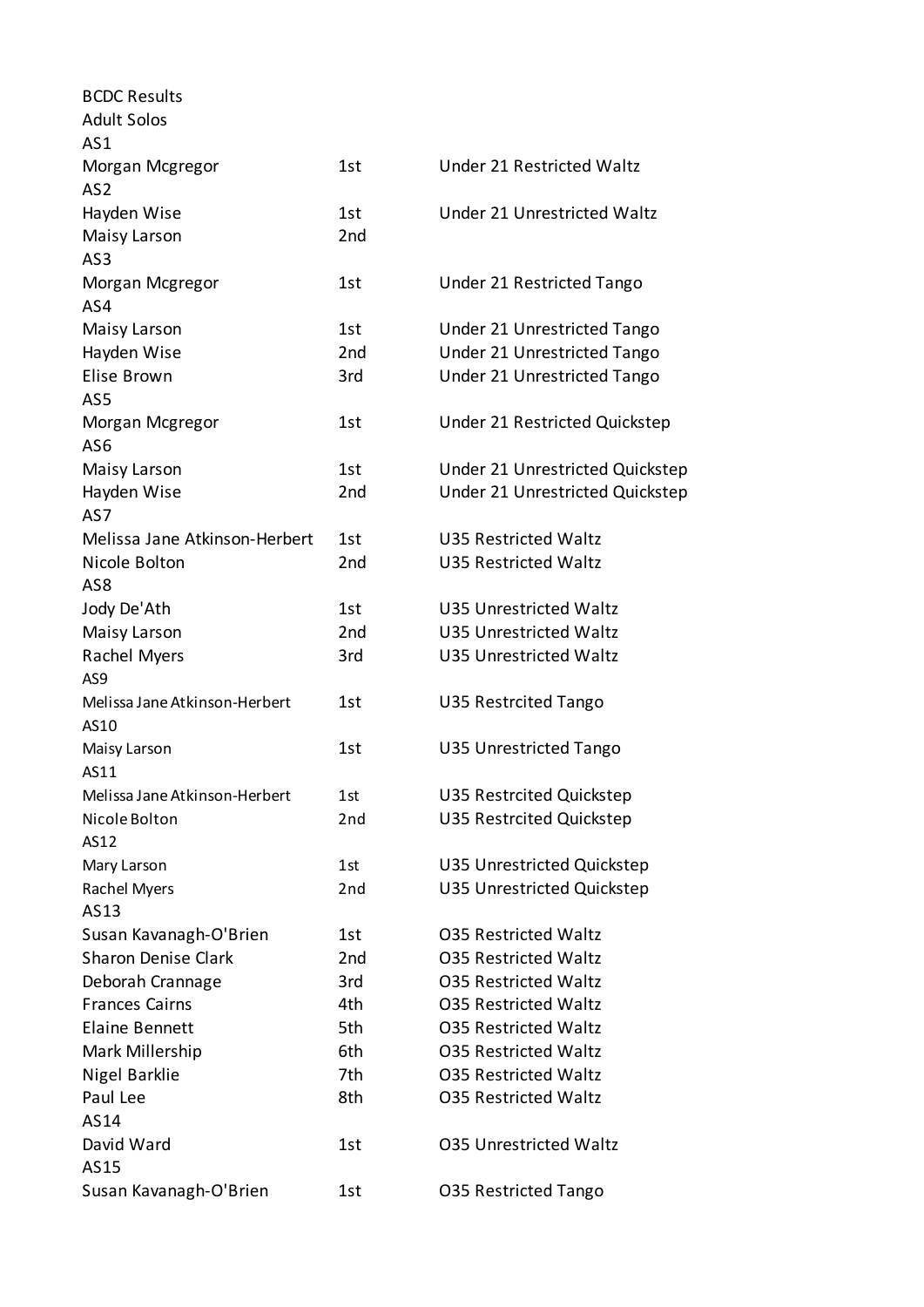| Elaine Bennett                | 2 <sub>nd</sub> | <b>035 Restricted Tango</b>     |
|-------------------------------|-----------------|---------------------------------|
| Nigel Barklie                 | 3rd             | <b>035 Restricted Tango</b>     |
| Paul Lee                      | 4th             | <b>035 Restricted Tango</b>     |
| AS17                          |                 |                                 |
| Susan Kavanagh-O'Brien        | 1st             | 035 Restricted Quickstep        |
| Deborah Crannage              | 2nd             | <b>035 Restricted Quickstep</b> |
| <b>Sharon Denise Clark</b>    | 3rd             | <b>035 Restricted Quickstep</b> |
| <b>Elaine Bennett</b>         | 4th             | <b>035 Restricted Quickstep</b> |
| David Ward                    | 5th             | <b>035 Restricted Quickstep</b> |
| Nigel Barklie                 | 6th             | <b>035 Restricted Quickstep</b> |
| Clare North                   | 7th             | <b>035 Restricted Quickstep</b> |
| Mary Cave                     | 8th             | <b>035 Restricted Quickstep</b> |
| AS19                          |                 |                                 |
| Morgan Mcgregor               | 1st             | Under 21 Restricted Cha Cha     |
| AS20                          |                 |                                 |
| Kaitlyn Gomez                 | 1st             | Under 21 Unrestricted Cha Cha   |
| Kalise Bucknell               | 2nd             | Under 21 Unrestricted Cha Cha   |
| Ellie Smith                   | 3rd             | Under 21 Unrestricted Cha Cha   |
| Maisy Larson                  | 4th             | Under 21 Unrestricted Cha Cha   |
| Hayden Wise                   | 5th             | Under 21 Unrestricted Cha Cha   |
| Asha Spicer                   | 6th             | Under 21 Unrestricted Cha Cha   |
| Elise Brown                   | 7th             | Under 21 Unrestricted Cha Cha   |
| AS21                          |                 |                                 |
| Morgan Mcgregor               | 1st             | Under 21 Restricted Rumba       |
| AS22                          |                 |                                 |
| Kalise Bucknell               | 1st             | Under 21 Unrestricted Rumba     |
| Kaitlyn Gomez                 | 2nd             | Under 21 Unrestricted Rumba     |
| Asha Spicer                   | 3rd             | Under 21 Unrestricted Rumba     |
| Maisy Larson                  | 4th             | Under 21 Unrestricted Rumba     |
| <b>Ellie Smith</b>            | 5th             | Under 21 Unrestricted Rumba     |
| Elise Brown                   | 6th             | Under 21 Unrestricted Rumba     |
| Hayden Wise                   | 7th             | Under 21 Unrestricted Rumba     |
| AS23                          |                 |                                 |
| Emily Atkinson                | 1st             | Under 21 Restricted Jive        |
| AS24                          |                 |                                 |
| Asha Spicer                   | 1st             | Under 21 Unrestricted Jive      |
| Kalise Bucknell               | 2 <sub>nd</sub> | Under 21 Unrestricted Jive      |
| Maisy Larson                  | 3rd             | Under 21 Unrestricted Jive      |
| Ellie smith                   | 4th             | Under 21 Unrestricted Jive      |
| Kaitlyn Gomez                 | 5th             | Under 21 Unrestricted Jive      |
| Elise Brown                   | 6th             | Under 21 Unrestricted Jive      |
| Hayden Wise                   | 7th             | Under 21 Unrestricted Jive      |
| AS25                          |                 |                                 |
| Emily Henderson               | 1st             | Under 35 Restricted Cha Cha     |
| Melissa Jane Atkinson-Herbert | 2 <sub>nd</sub> | Under 35 Restricted Cha Cha     |
| Nicole Bolton                 | 3rd             | Under 35 Restricted Cha Cha     |
| AS26                          |                 |                                 |
| Maisy Larson                  | 1st             | Under 35 Unrestricted Cha Cha   |
|                               |                 |                                 |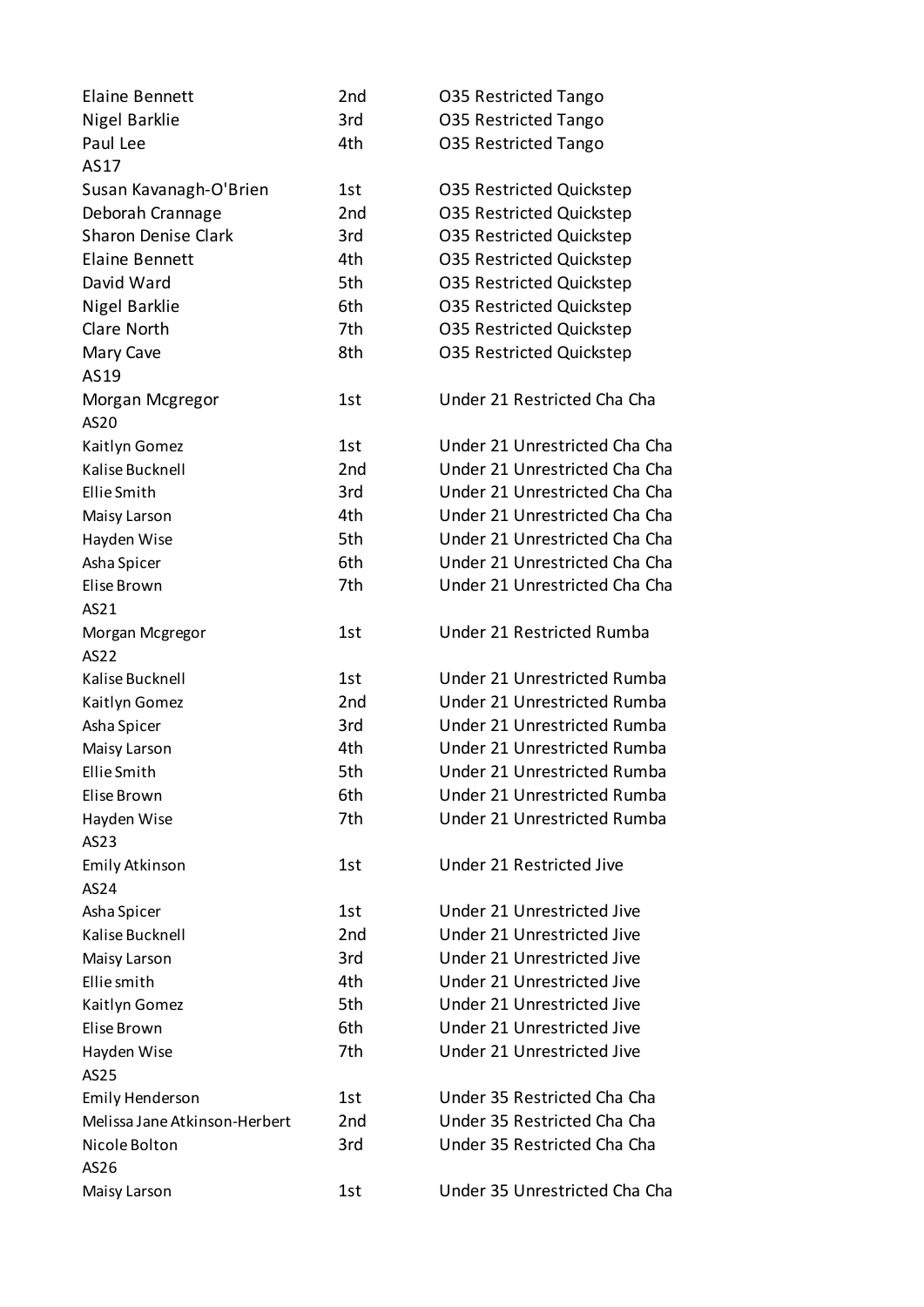| <b>Rachel Myers</b>           | 2nd             | Under 35 Unrestricted Cha Cha |
|-------------------------------|-----------------|-------------------------------|
| Jody De'Ath                   | 3rd             | Under 35 Unrestricted Cha Cha |
| AS27                          |                 |                               |
| <b>Emily Henderson</b>        | 1st             | Under 35 Restricted Rumba     |
| Nicole Bolton                 | 2nd             | Under 35 Restricted Rumba     |
| Melissa Jane Atkinson-Herbert | 3rd             | Under 35 Restricted Rumba     |
| AS28                          |                 |                               |
| Maisy Larson                  | 1st             | Under 35 Unrestricted Rumba   |
| <b>Rachel Myers</b>           | 2 <sub>nd</sub> | Under 35 Unrestricted Rumba   |
| AS29                          |                 |                               |
| Jody De'Ath                   | 1st             | Under 35 Restricted Jive      |
| AS30                          |                 |                               |
| Jody De'Ath                   | 1st             | Under 35 Unrestricted Jive    |
| Maisy Larson                  | 2nd             | Under 35 Unrestricted Jive    |
| AS31                          |                 |                               |
| <b>Stacey Lane</b>            | 1st             | Over 35 Restricted Cha Cha    |
| Susan KavanaghOBrien          | 2nd             | Over 35 Restricted Cha Cha    |
| Elaine Bennett                | 3rd             | Over 35 Restricted Cha Cha    |
| Jackie Penn                   | 4th             | Over 35 Restricted Cha Cha    |
| <b>Frances Cairns</b>         | 5th             | Over 35 Restricted Cha Cha    |
| <b>Sharon Denise Clark</b>    | 6th             | Over 35 Restricted Cha Cha    |
| Deborah Crannage              | 7th             | Over 35 Restricted Cha Cha    |
| Nigel Barclay                 | 8th             | Over 35 Restricted Cha Cha    |
| Kelly Turnbull                | 9th             | Over 35 Restricted Cha Cha    |
| Mary Cave                     | 10th            | Over 35 Restricted Cha Cha    |
| AS32                          |                 |                               |
| Mandy Dhami                   | 1st             |                               |
| AS33                          |                 |                               |
| <b>Stacey Lane</b>            | 1st             | Over 35 Restricted Rumba      |
| Susan KavanaghOBrien          | 2nd             | Over 35 Restricted Rumba      |
| Deborah Crannage              | 3rd             | Over 35 Restricted Rumba      |
| <b>Frances Cairns</b>         | 4th             | Over 35 Restricted Rumba      |
| Jackie Penn                   | 5th             | Over 35 Restricted Rumba      |
| Elaine Bennett                | 6th             | Over 35 Restricted Rumba      |
| <b>Sharon Denise Clark</b>    | 7th             | Over 35 Restricted Rumba      |
| Clare North                   | 8th             | Over 35 Restricted Rumba      |
| Kelly Turnbull                | 9th             | Over 35 Restricted Rumba      |
| Mary Cave                     | 10th            | Over 35 Restricted Rumba      |
| AS34                          |                 |                               |
| Mandy Dhami                   | 1st             |                               |
| AS35                          |                 |                               |
| Deborah Crannage              | 1st             | Over 35 Restricted Jive       |
| <b>Frances Cairns</b>         | 2nd             | Over 35 Restricted Jive       |
| Susan KavanaghOBrien          | 3rd             | Over 35 Restricted Jive       |
| Elaine Bennett                | 4th             | Over 35 Restricted Jive       |
| <b>Sharon Denise Clark</b>    | 5th             | Over 35 Restricted Jive       |
| Nigel Barclay                 | 6th             | Over 35 Restricted Jive       |
| AS36                          |                 |                               |